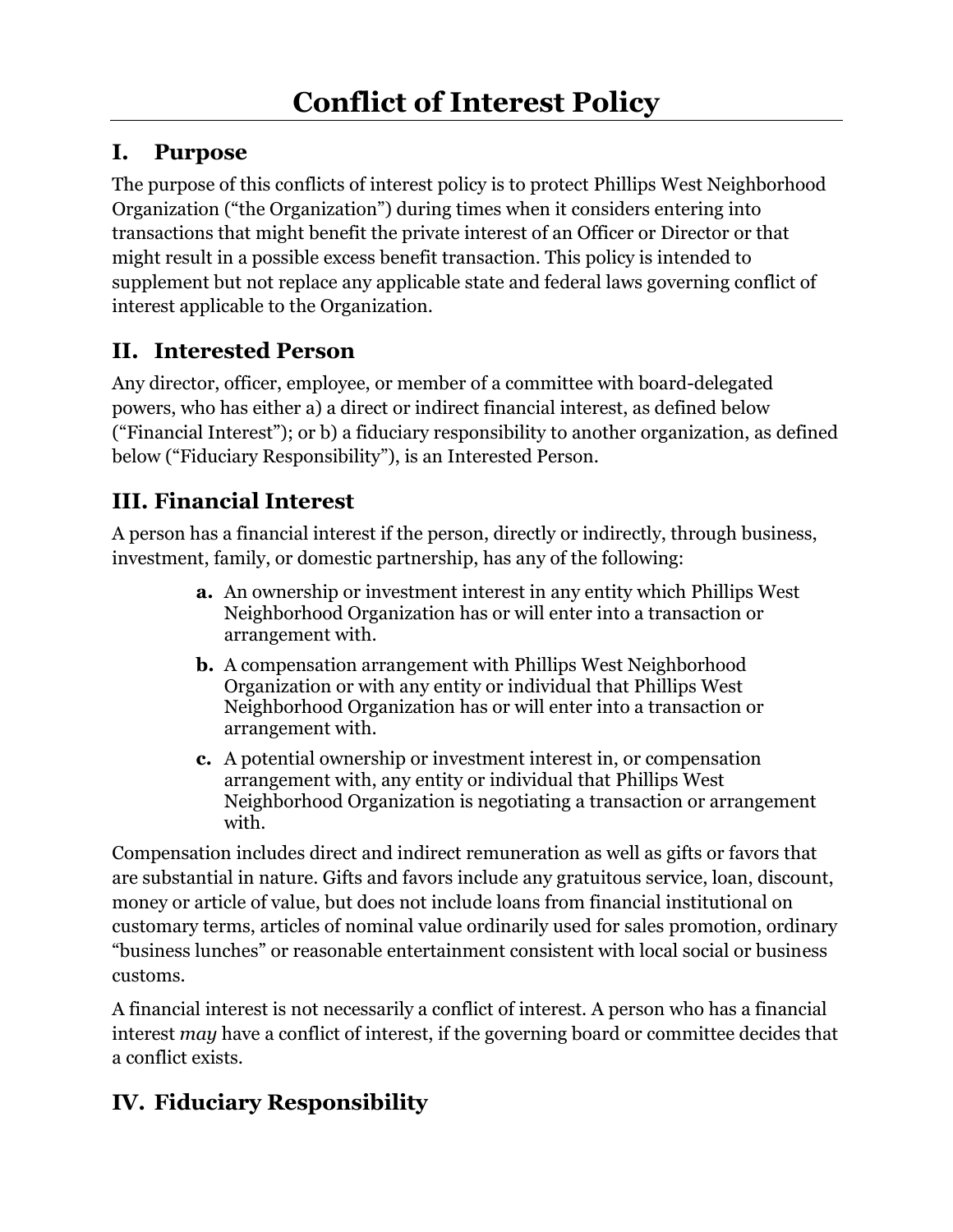A person has a Fiduciary Responsibility towards an organization or individual if he or she:

- **a.** Holds a position of special confidence towards such organization or individual;
- **b.** Holds property in trust for another person with an ownership interest, or who receives and controls the income of another; or
- **c.** Has a duty of loyalty or duty of care to an organization (by virtue of serving as an officer or director of the organization or another position with similar responsibilities). A duty of loyalty requires the person to avoid taking actions (or helping others take actions) that are adverse to the organization and to avoid competing with the organization. A duty of care requires the person to discharge his or her duties in good faith and in a manner he or she reasonably believes to be in the best interests of the organization.

A Fiduciary Responsibility is not necessarily a conflict of interest. A person who has a Fiduciary Responsibility *may* have a conflict of interest only if the board or appropriate committee decides that a conflict of interest exists.

### **V. Member of the Family Defined**

A member of the family of a Director or Officer is a spouse; domestic partner; parent; child; spouse of a child; brother; sister; or, spouse of a brother or sister.

## **VI. Procedures**

### **A. Discharge of Duties**

It is the responsibility of each director, officer, employee, and member of a committee with board-delegated powers to discharge his or her duties as a director, officer, employee, or committee member in good faith, in a manner the person reasonably believes to be in the best interests of Phillips West Neighborhood Organization, and with the care an ordinarily prudent person in a like position would exercise under similar circumstances.

#### **B. Duty to Disclose**

An interested person must disclose the existence of their financial interest and be given the opportunity to disclose all material facts to the Directors or members of committees with Board-delegated powers who will consider the proposed transaction or arrangement.

#### **C. Determining Whether a Conflict of Interest Exists**

The interested person must leave the meeting after disclosure of the financial interest and all material facts, including any necessary discussion with the interested person for fact finding. The interested person must not return to the meeting while the determination of a conflict of interest is discussed and voted on. The remaining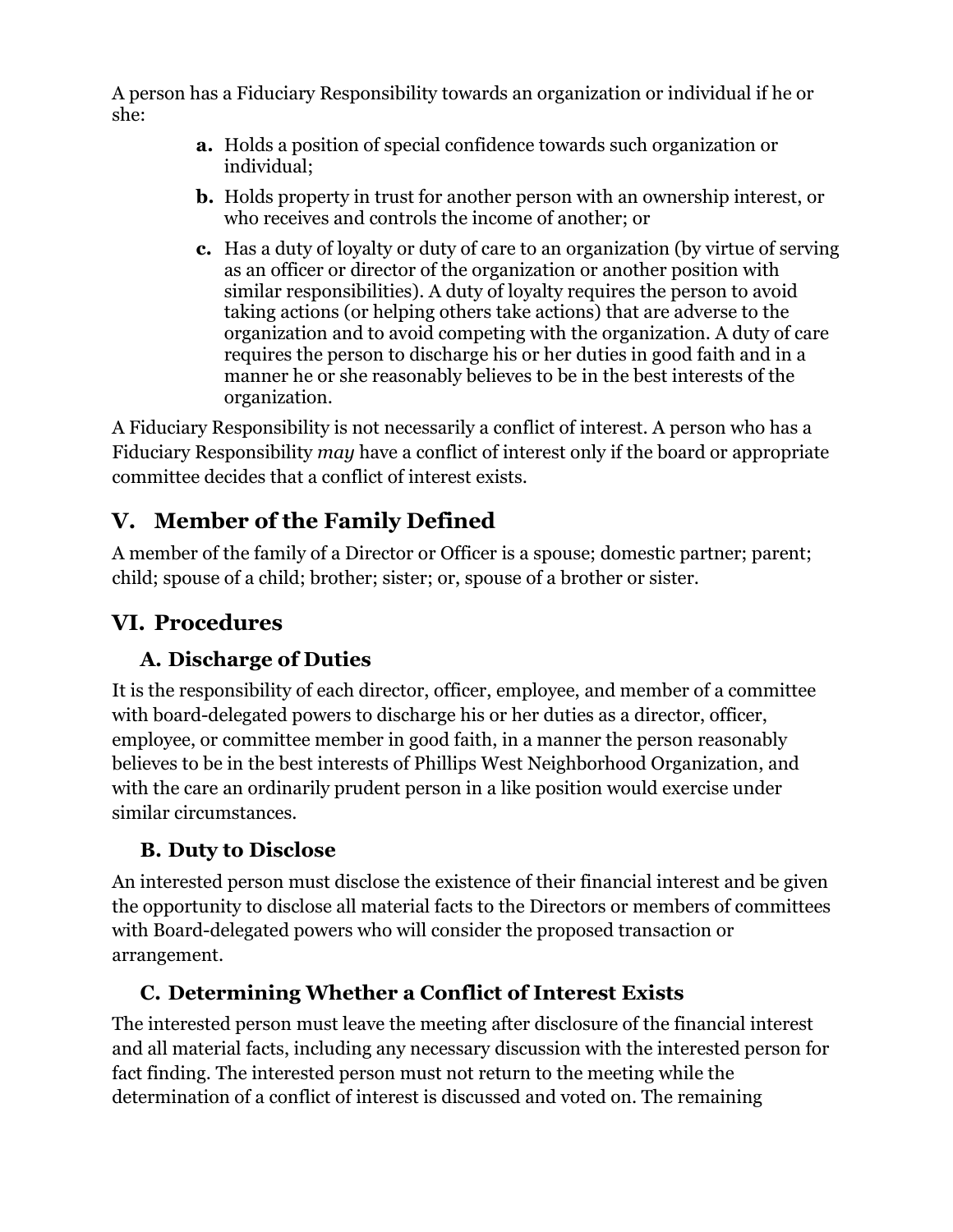members at the meeting will decide if a conflict of interest exists.

#### **D. Addressing a Conflict of Interest**

- **1.** An Interested Person may make a factual presentation at the board or committee meeting, but after the presentation, they must leave the meeting during the discussion of, and the vote on, the transaction or arrangement that results in the conflict of interest. An Interested Person must not actively participate in the discussion of, or vote on, the transaction or arrangement that results in the conflict of interest, either formally at a board or committee meeting or informally through contact with individual board or committee members. In addition, the Interested Person will not be counted in determining whether a quorum is present for the board or committee meeting at which the transaction or arrangement that results in the conflict of interest is to be voted upon.
- **2.** The chairperson of the meeting body will, if appropriate, appoint a disinterested person or task force to investigate alternatives to the proposed transaction or arrangement.
- **3.** After exercising due diligence, the meeting members will determine whether the Organization can, with reasonable efforts, obtain a more advantageous transaction or arrangement from a person or entity that would not give rise to a conflict of interest.
- **4.** If a more advantageous transaction or arrangement without a conflict of interest is not reasonably possible, then the board or committee will determine by a majority vote of the disinterested Directors whether the transaction or arrangement is a) in Phillips West Neighborhood Organization's best interest, b) for the Organization's own benefit, and c) whether it is fair and reasonable. Using that determination as a guide, the board or committee will then make a decision to enter into the transaction or arrangement or not.

# **VII. Violations of the Conflict of Interest Policy**

If the Board or committee has reasonable cause to believe an interested person failed to disclose actual or possible conflicts of interest, then it will inform the interested person of the basis for their belief and afford them an opportunity to explain the alleged failure to disclose.

If, after hearing the interested person's response and after making further investigation as warranted by the circumstances, the Board or committee determines the interested person has failed to disclose an actual or possible conflict of interest, it will take appropriate disciplinary and corrective action.

## **VIII.Records of Proceedings**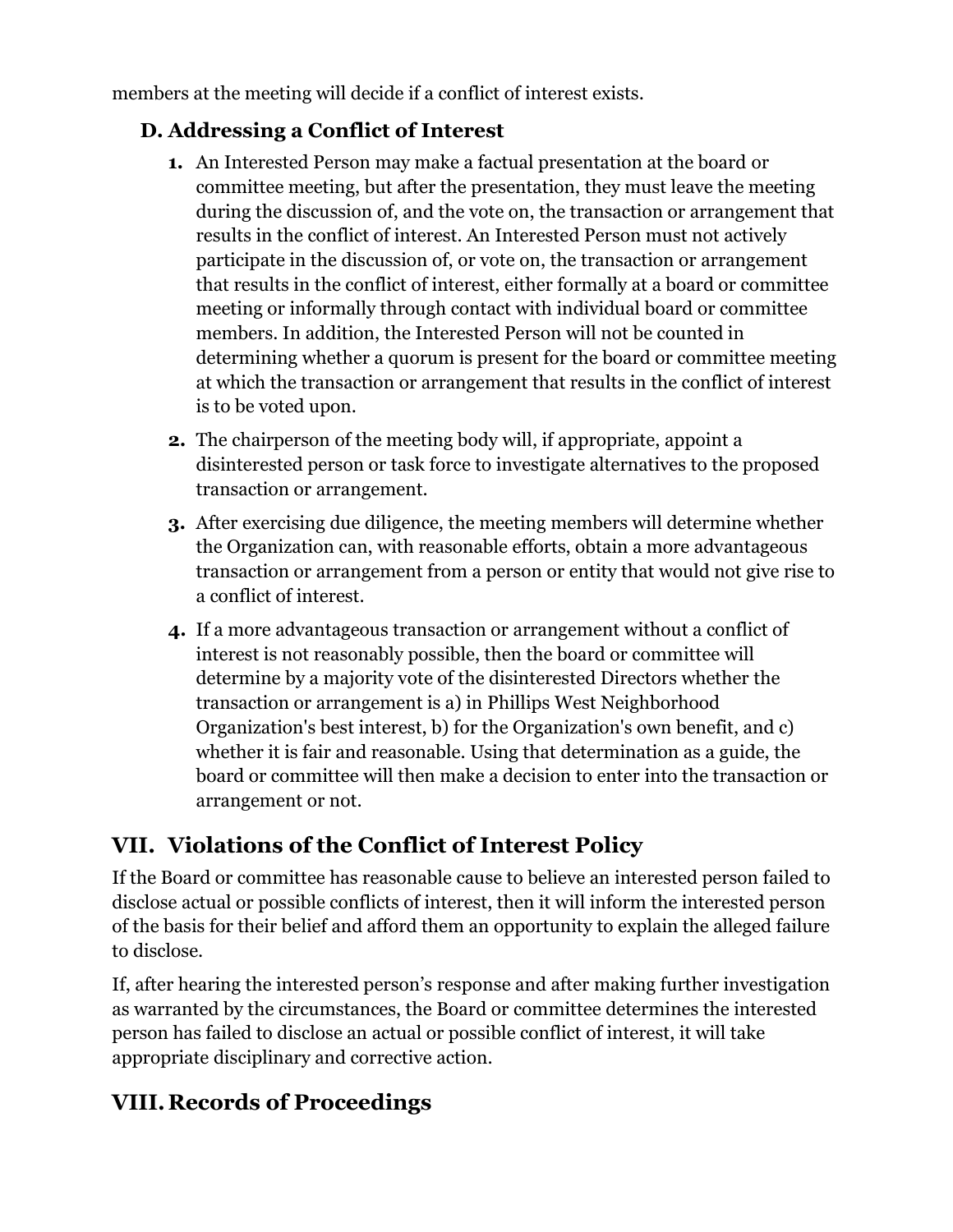The minutes of all actions taken on such matters will clearly reflect the following:

- Names of the person(s) with a financial interest related to an actual or possible conflict
- Description of the financial interest
- Description of any action(s) taken to determine whether a conflict of interest was present
- Governing body's decision as to whether a conflict of interest in fact existed
- Names of the persons present for discussions and votes relating to the transaction
- Summary of the discussion, including any discussed alternatives to the proposed transaction
- A record of any votes taken

## **IX. Compensation Committee Conflicts**

A Director, Officer, or voting member of any committee or task force with Board delegated powers who receives compensation, directly or indirectly, from the Organization for services may not vote on issues relating to their own compensation.

## **X. Annual Statements**

Each Director, Officer, and voting member of a committee or task force with Board delegated powers will annually sign a statement which affirms the person:

- Received a copy of the policy
- Read and understands the policy
- Agrees to comply with the policy
- Requires that they disclose any Financial Interest of Fiduciary Responsibility to another person or entity that could potentially form a conflict with Phillips West Neighborhood Organization in the upcoming year.
- Acknowledges that Phillips West Neighborhood Organization is a charitable organization, and in order to maintain its federal tax exemption, it must engage primarily in activities that accomplish one or more of its tax-exempt purposes.

### **XI. Periodic Reviews**

Periodic reviews will be conducted to ensure that Phillips West Neighborhood Organization operates in a manner consistent with its charitable purposes and that it does not engage in activities that could jeopardize its status as an organization exempt from federal income tax. The periodic reviews will, at a minimum, include the following subjects:

> **a.** Whether compensation arrangements and benefits are reasonable and are the result of arm's-length bargaining.